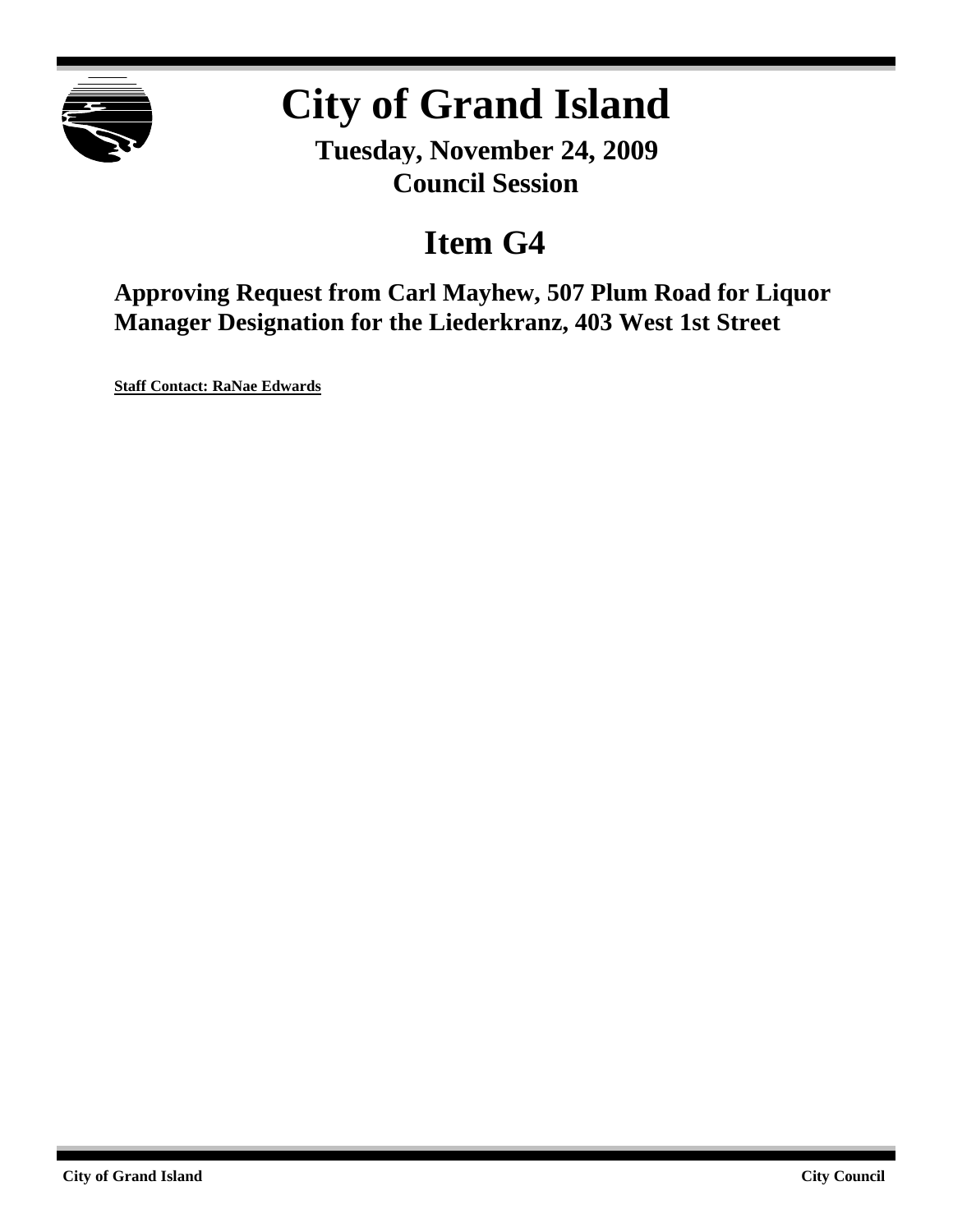## **Council Agenda Memo**

| From:           | RaNae Edwards, City Clerk                                                                                                    |
|-----------------|------------------------------------------------------------------------------------------------------------------------------|
| <b>Meeting:</b> | November 24, 2009                                                                                                            |
| Subject:        | Request from Carl Mayhew, 507 Plum Road for Liquor<br>Manager Designation for the Liederkranz, 403 West 1st<br><b>Street</b> |
| Item $\#$ 's:   | $G-4$                                                                                                                        |
| $Presenter(s):$ | RaNae Edwards, City Clerk                                                                                                    |

#### **Background**

Carl Mayhew, 507 Plum Road has submitted an application with the City Clerk's Office for a Liquor Manager Designation in conjunction with the Class "C-01467" Liquor License for the Liederkranz, 403 West 1st Street.

This application has been reviewed by the Police Department and City Clerk's Office.

#### **Discussion**

City Council action is required and forwarded to the Nebraska Liquor Control Commission for issuance of all liquor manager designations. All departmental reports have been received. See attached Police Department report.

#### **Alternatives**

It appears that the Council has the following alternatives concerning the issue at hand. The Council may:

- 1. Approve the request.
- 2. Forward the request with no recommendation.
- 3. Take no action on the request.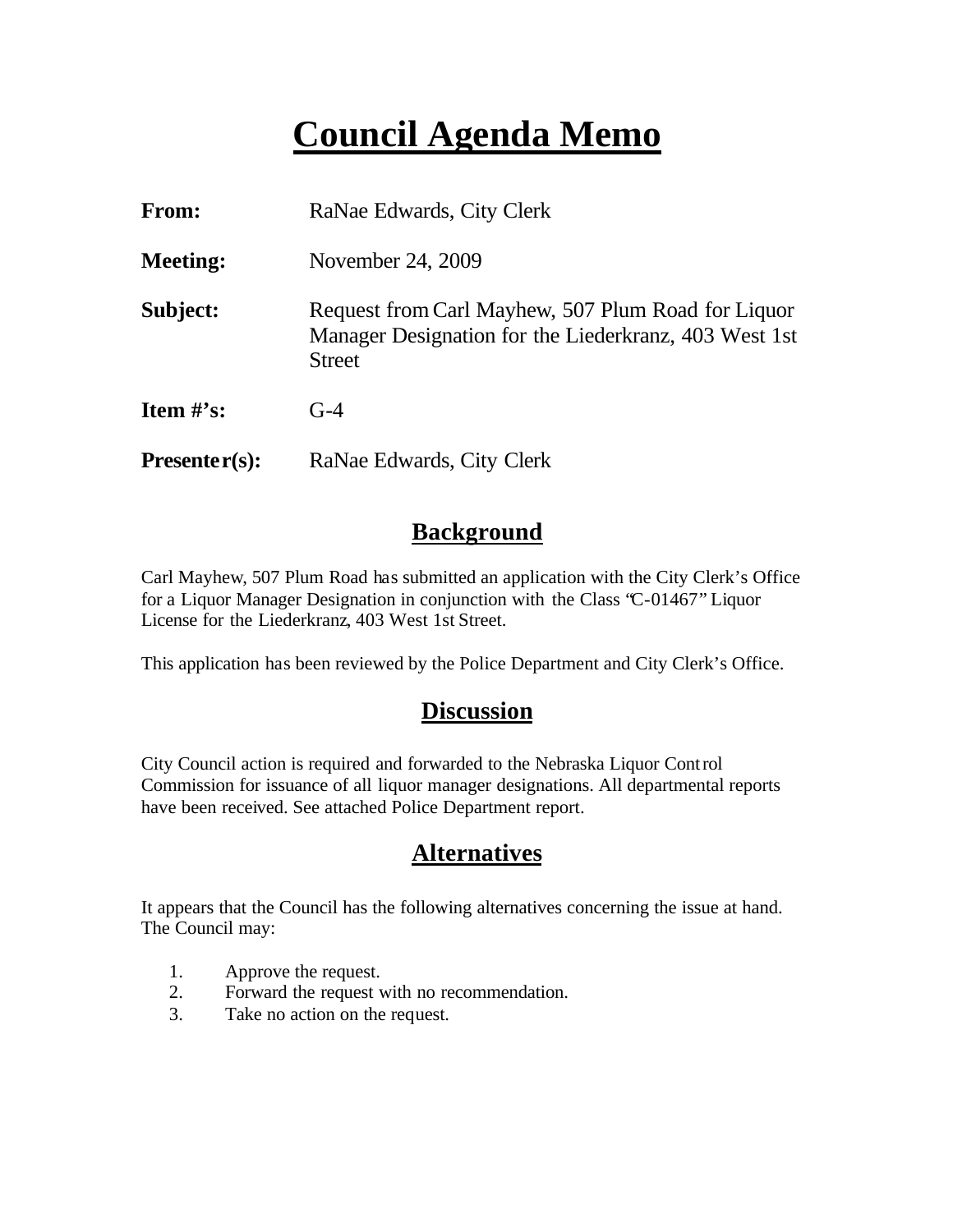#### **Recommendation**

City Administration recommends that the Council approve the request for Liquor Manager Designation.

### **Sample Motion**

Move to approve the request fromCarl Mayhew, 507 Plum Road for Liquor Manager Designation in conjunction with the Class "C-01467" Liquor License for the Liederkranz, 403 West 1st Street with the stipulation that Mr. Mayhew complete a state approved alcohol server/seller training program.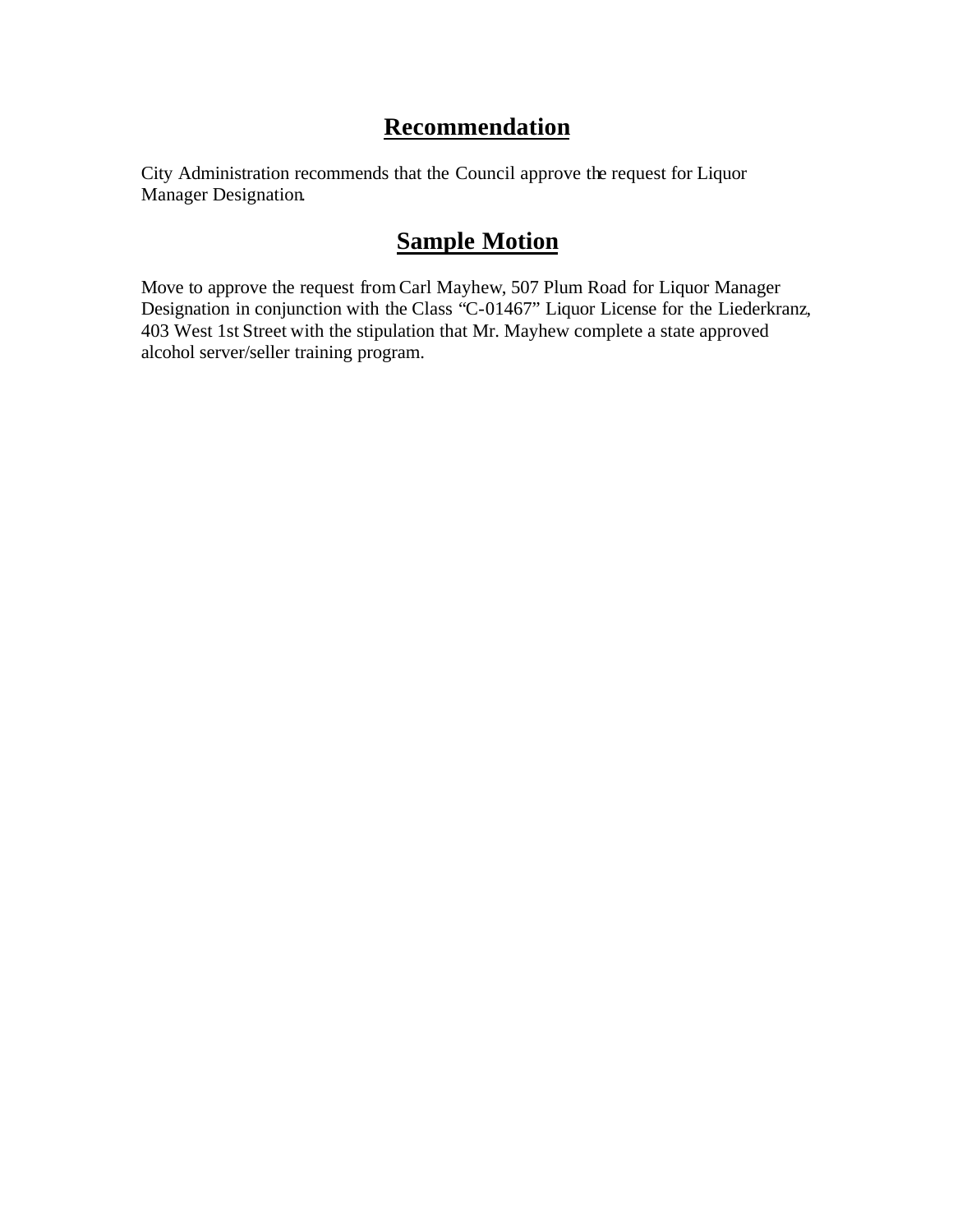| 11/19/09<br>16:20                                                                                                                                                                                                                   | Grand Island Police Department<br>LAW INCIDENT TABLE<br>Page:                                                                                                                                                       | 450<br>$\overline{1}$ |
|-------------------------------------------------------------------------------------------------------------------------------------------------------------------------------------------------------------------------------------|---------------------------------------------------------------------------------------------------------------------------------------------------------------------------------------------------------------------|-----------------------|
| City<br>Occurred after<br>Occurred before<br>When reported<br>Date disposition declared<br>Incident number<br>Primary incident number<br>Incident nature<br>Incident address<br>State abbreviation<br>ZIP Code<br>Contact or caller | : Grand Island<br>$: 13:58:44$ 11/06/2009<br>$: 13:58:44$ 11/06/2009<br>$: 13:58:44$ 11/06/2009<br>: 11/06/2009<br>: L09110710<br>: Liquor Lic Inv Liquor License Investigation<br>: 403 1st St W<br>:NE<br>: 68801 |                       |
| Complainant name number<br>Area location code<br>Received by<br>How received<br>Agency code<br>Responsible officer<br>Offense as Taken<br>Offense as Observed<br>Disposition<br>Misc. number                                        | : PCID  Police - CID<br>: Vitera D<br>: T Telephone<br>: GIPD Grand Island Police Department<br>: Vitera D<br>: ACT Active<br>: E-mail RaNae                                                                        |                       |
| Geobase address ID<br>Long-term call ID<br>Clearance Code<br>Judicial Status<br>$=$ $=$ $=$                                                                                                                                         | 11389<br>: CL Case Closed<br>NCT.<br>- Non-criminal Incident                                                                                                                                                        |                       |
|                                                                                                                                                                                                                                     |                                                                                                                                                                                                                     |                       |

INVOLVEMENTS:

NM 54672 11/19/09 Mayhew, Carl L Liquor Manager

LAW INCIDENT CIRCUMSTANCES:

Se Circu Circumstance code Miscellaneous 1 LT03 Bar/Night Club

LAW INCIDENT NARRATIVE:

Request for a Liquor Manager Designation for Carl Mayhew at the Liederkranz

LAW INCIDENT RESPONDERS DETAIL:

| Se Responding offi Unit n Unit number |  |  |  |
|---------------------------------------|--|--|--|
| __ _________________                  |  |  |  |
| 1 Vitera D 318 Vitera D               |  |  |  |